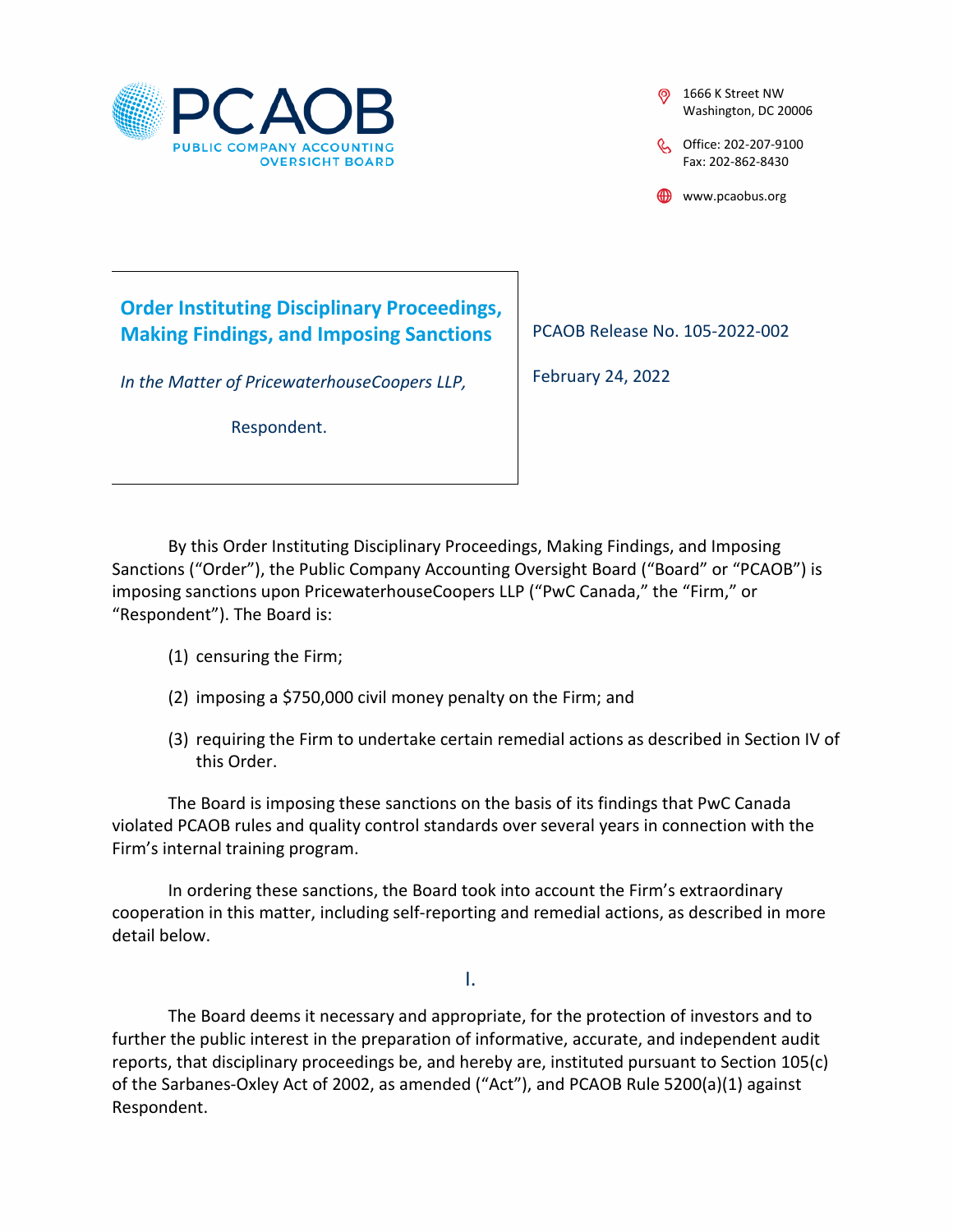II.

In anticipation of institution of these proceedings, and pursuant to PCAOB Rule 5205, Respondent has submitted an Offer of Settlement ("Offer") that the Board has determined to accept. Solely for purposes of these proceedings and any other proceedings brought by or on behalf of the Board, or to which the Board is a party, and without admitting or denying the findings herein, except as to the Board's jurisdiction over Respondent and the subject matter of these proceedings, which is admitted, Respondent consents to entry of this Order as set forth below.[1](#page-1-0)

III.

On the basis of Respondent's Offer, the Board finds that:

#### **A. Respondent**

1. **PricewaterhouseCoopers LLP** is an unincorporated partnership in Canada and is headquartered in Toronto, Ontario. It is a member firm of the PricewaterhouseCoopers International Limited global network of firms ("PwC Global"). At all relevant times, the Firm was registered with the Board pursuant to Section 102 of the Act and PCAOB rules. During the period covered by this Order, the Firm served as the principal auditor for over 55 issuer audit clients. Additionally, at all relevant times, the Firm performed audit work that other PCAOBregistered firms, including member firms of PwC Global, used or relied on in issuing audit reports for their issuer clients.

### **B. Summary**

2. From at least 2016 until early 2020, PwC Canada violated PCAOB rules and quality control standards related to integrity and personnel management by failing to establish appropriate policies and procedures for administering and overseeing internal training tests, including tests designed to help the Firm's audit professionals satisfy the requirements for maintaining their accounting certifications. Those quality control failures prevented the Firm from identifying that more than 1,200 Firm professionals were involved in improper answer sharing—either by providing or receiving answers—in connection with tests for mandatory internal training courses covering topics that included auditing, accounting, and professional independence. More than 1,100 of these professionals were from the Firm's Assurance practice.

<span id="page-1-0"></span><sup>&</sup>lt;sup>1</sup> The findings herein are made pursuant to Respondent's Offer and are not binding on any other person or entity in this or any other proceeding.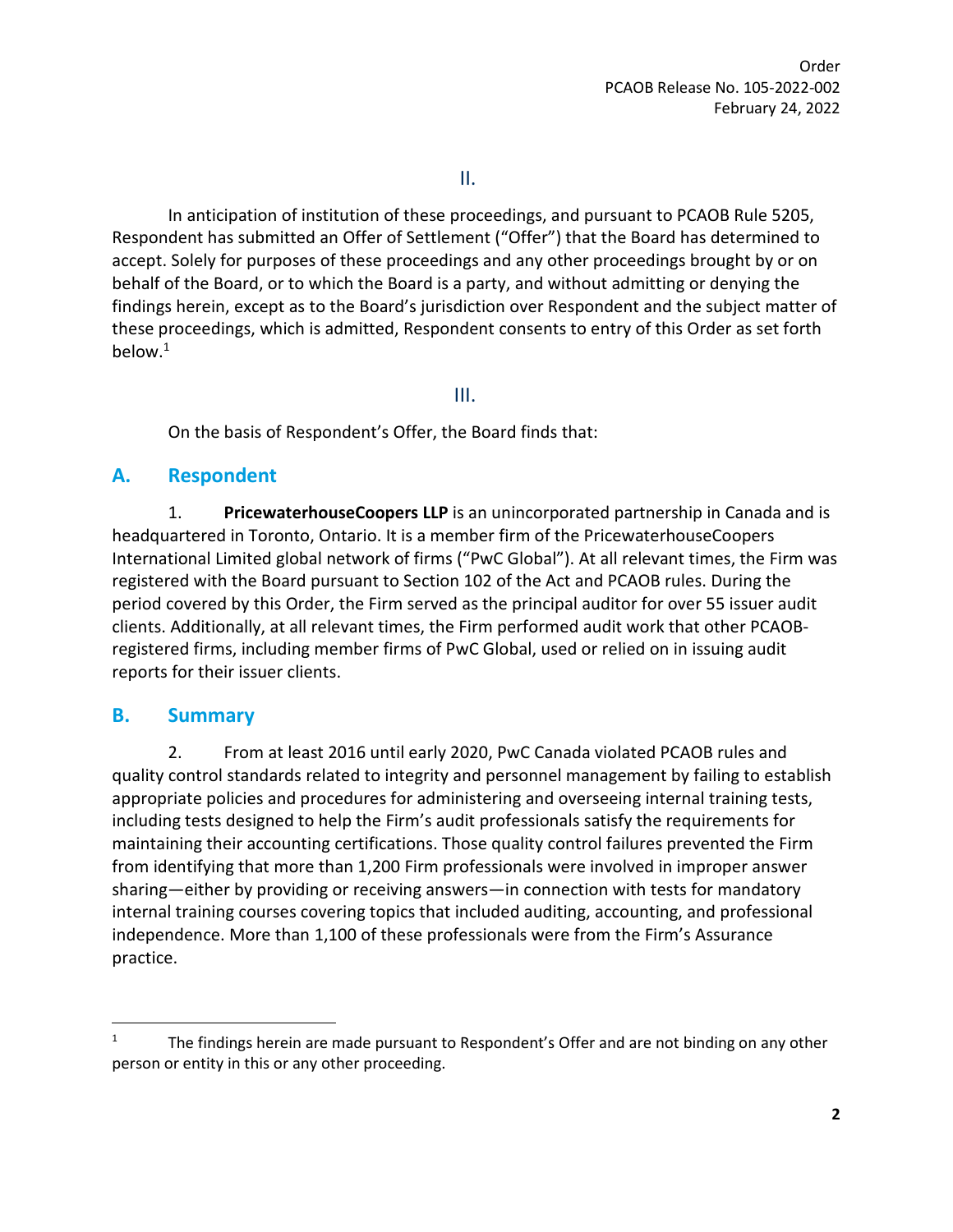3. After discovering the training-related misconduct in January 2020, PwC Canada reported the matter to the PCAOB and began implementing remedial policies and procedures.

## **C. PwC Canada Violated PCAOB Rules and Standards**

### **i. Applicable PCAOB Rules and Quality Control Standards**

4. PCAOB rules require that a registered public accounting firm comply with the Board's quality control standards,<sup>[2](#page-2-0)</sup> which provide that a registered firm "shall have a system of quality control for its accounting and auditing practice."[3](#page-2-1)

5. As part of a firm's system of quality control, "[p]olicies and procedures should be established to provide the firm with reasonable assurance that personnel . . . perform all professional responsibilities with integrity."<sup>[4](#page-2-2)</sup> In addition, PCAOB quality control standards related to personnel management state that "policies and procedures should be established to provide the firm with reasonable assurance that . . . [w]ork is assigned to personnel having the degree of technical training and proficiency required in the circumstances."<sup>[5](#page-2-3)</sup> Moreover, "policies and procedures should be established to provide the firm with reasonable assurance that . . . [p]ersonnel participate in general and industry-specific continuing professional education and other professional development activities that enable them to fulfill responsibilities assigned, and satisfy applicable continuing professional education requirements of . . . regulatory agencies."[6](#page-2-4)

6. PCAOB quality control standards recognize that "[t]he elements of quality control are interrelated,"<sup>[7](#page-2-5)</sup> and that monitoring procedures are necessary "to provide the firm with reasonable assurance that the policies and procedures related to each of the other elements of quality control are suitably designed and are being effectively applied."<sup>[8](#page-2-6)</sup> Under PCAOB standards, monitoring involves an ongoing consideration and evaluation of, among

<span id="page-2-1"></span><sup>3</sup> QC § 20.01, *System of Quality Control for a CPA Firm's Accounting and Auditing Practice*.

<span id="page-2-0"></span><sup>2</sup> *See* PCAOB Rule 3400T, *Interim Quality Control Standards*.

<span id="page-2-2"></span><sup>4</sup> QC § 20.09.

<span id="page-2-3"></span><sup>5</sup> QC § 20.13.b; QC § 40.02.b, *The Personnel Management Element of a Firm's System of Quality Control—Competencies Required by a Practitioner-in-Charge of an Attest Engagement*.

<span id="page-2-4"></span> $6$  QC § 20.13.c; QC § 40.02.c.

<span id="page-2-5"></span> $7^7$  QC § 20.08.

<span id="page-2-6"></span><sup>8</sup> *Id.*; QC § 30.02, *Monitoring a CPA Firm's Accounting and Auditing Practice*; *see also* QC § 20.20.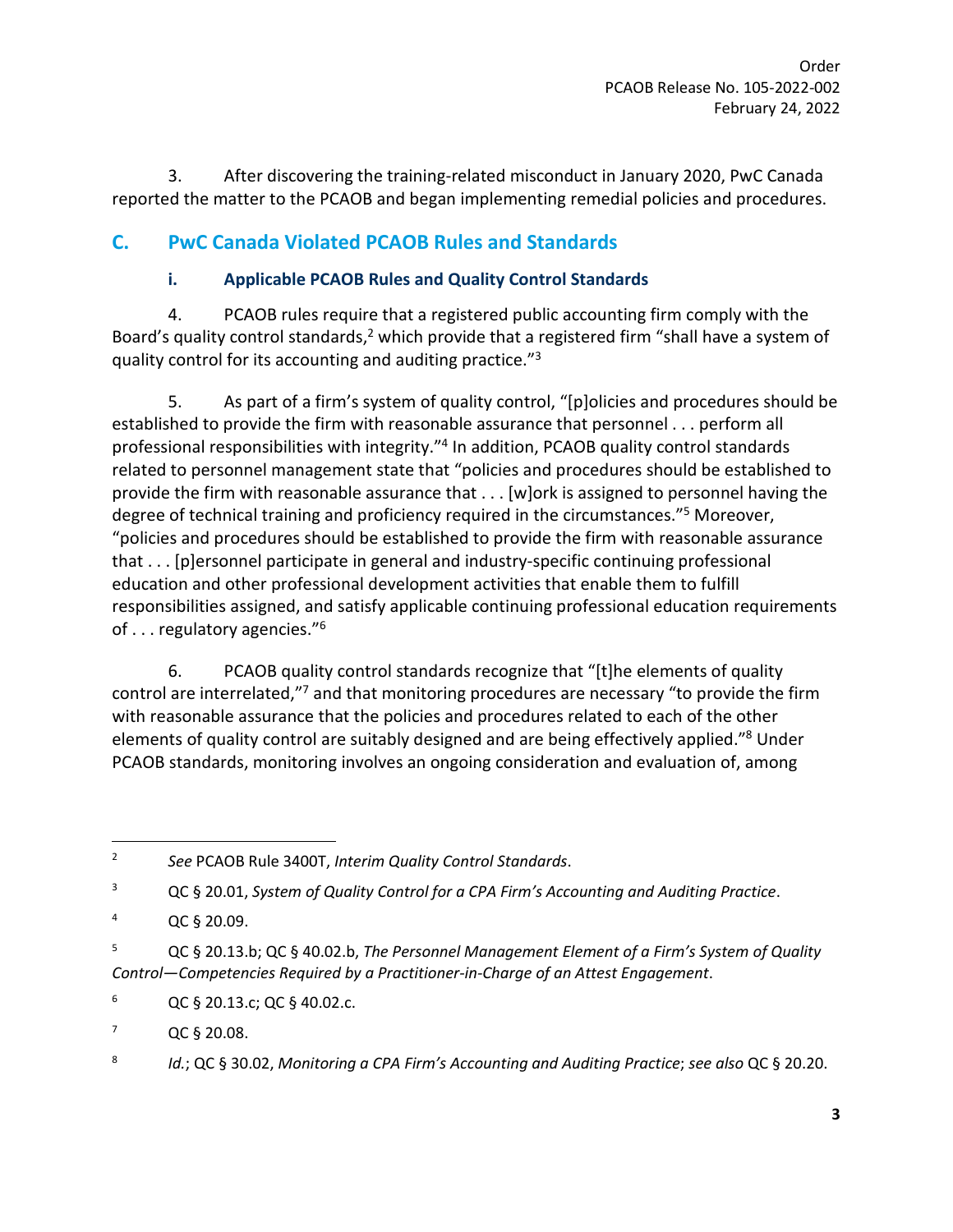other things, the effectiveness of professional development activities and compliance with the firm's policies and procedures.[9](#page-3-0)

#### **ii. Training Requirements for PwC Canada Personnel**

7. As part of PwC Canada's personnel management system, the Firm administers an internal training program for all of its professionals. The Firm has designed its training program to serve multiple purposes, including to provide Firm personnel with technical instruction, to further their professional development, and to satisfy some of the continuing professional education requirements imposed by the accountancy boards that grant CPA certifications to the Firm's auditors. The Firm's training requirements vary by each professional's position, role, and industry practice area, and are intended to be relevant to, among other things, the independence of its personnel, the audit work they perform, and the integrity with which they carry out their professional responsibilities. The Firm's internal training often includes a testing component.

8. Since at least 2016, the Firm has utilized an online platform to offer training to its personnel. The platform enables the Firm to deliver, track, and record completion of mandatory training and testing. The platform records the dates and times when personnel access and complete mandatory training and testing. For training courses with a testing component, the Firm does not credit personnel with completing the training until they satisfactorily pass the related test.

9. Since at least 2016, the Firm has required all personnel to take certain online courses, including courses containing content regarding professional independence and performing professional responsibilities with integrity. These courses include a testing component at the end. During the same period, the Firm has also administered a number of online courses related to auditing and accounting. The particular courses the Firm's auditors must take vary based on their experience levels. Many of these audit-related courses include a testing component and are mandatory for the Firm's audit personnel.

#### **iii. Failures by PwC Canada to Establish Adequate Quality Control Policies and Procedures Related to Integrity and Personnel Management**

10. Between 2016 and early 2020, PwC Canada had in place certain quality control policies and procedures intended to address integrity and personnel management. None of those policies and procedures, however, were designed to provide reasonable assurance that Firm personnel acted with integrity when taking internal training tests. In fact, on only one occasion between 2016 and early 2020 did the Firm formally advise its Assurance personnel

<span id="page-3-0"></span><sup>9</sup> *See* QC § 20. 20.c-.d; QC § 30.02.c-.d.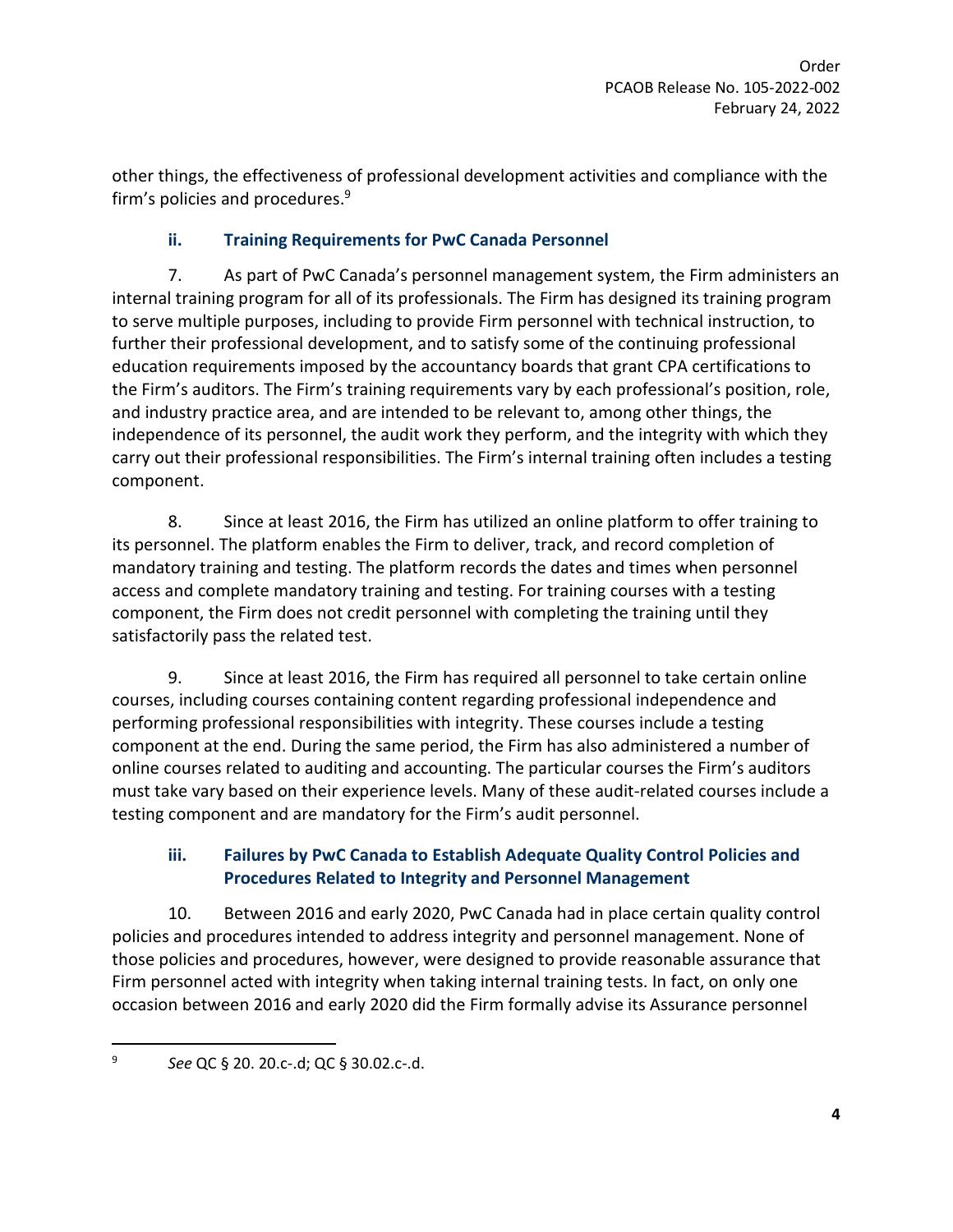that they should perform training tests on their own. During this time period, the Firm also employed certain monitoring procedures related to internal training, but those procedures were limited to tracking completion of courses and related tests. The monitoring procedures were not designed to detect other compliance issues, such as answer sharing.

11. As described below, these policies and procedures were inadequate to prevent or detect the extensive answer sharing on training tests that occurred among Firm personnel over multiple years.

#### **iv. Widespread Sharing of Answers to Training Tests at PwC Canada**

12. From at least 2016 to early 2020, more than 1,200 PwC Canada personnel were involved in improper answer sharing related to training tests. Firm personnel primarily shared answers through use of several shared drives that professionals had created on the Firm's computer network (the "Shared Drives"), and on which professionals had posted the answers for others to view and provide supplemental answers. In addition, individuals shared answers by sending emails with attached documents containing answers to training test questions, by providing answers in hard copy documents, or by discussing answers when taking tests in the presence of others.

13. Instances of improper answer sharing primarily occurred in connection with tests that were a part of the Firm's mandatory Assurance training. The Shared Drives contained answers for at least 46 of the Firm's approximately 55 mandatory Assurance tests, as well as answers for some mandatory Firm-wide tests containing content concerning professional integrity and professional independence.

14. Improper sharing of training test answers occurred among junior staff, managers, directors, and partners at the Firm. After Firm leadership learned of the practice, it conducted an internal investigation. The Firm's investigation revealed that the misconduct was widespread within the Firm's audit practice, including among those who performed work on audits governed by PCAOB standards. At least 1,100 professionals in the Firm's Assurance practice were involved in answer sharing.

15. As illustrated by the misconduct described above, from 2016 to early 2020, PwC Canada failed to establish policies and procedures, including monitoring procedures, to provide the Firm with reasonable assurance that (1) Firm personnel performed all professional responsibilities with integrity; (2) personnel to whom work was assigned had the degree of technical training and proficiency required in the circumstances; and (3) personnel participated in general and industry-specific continuing professional education that enabled them to fulfill responsibilities assigned and satisfy applicable continuing professional education requirements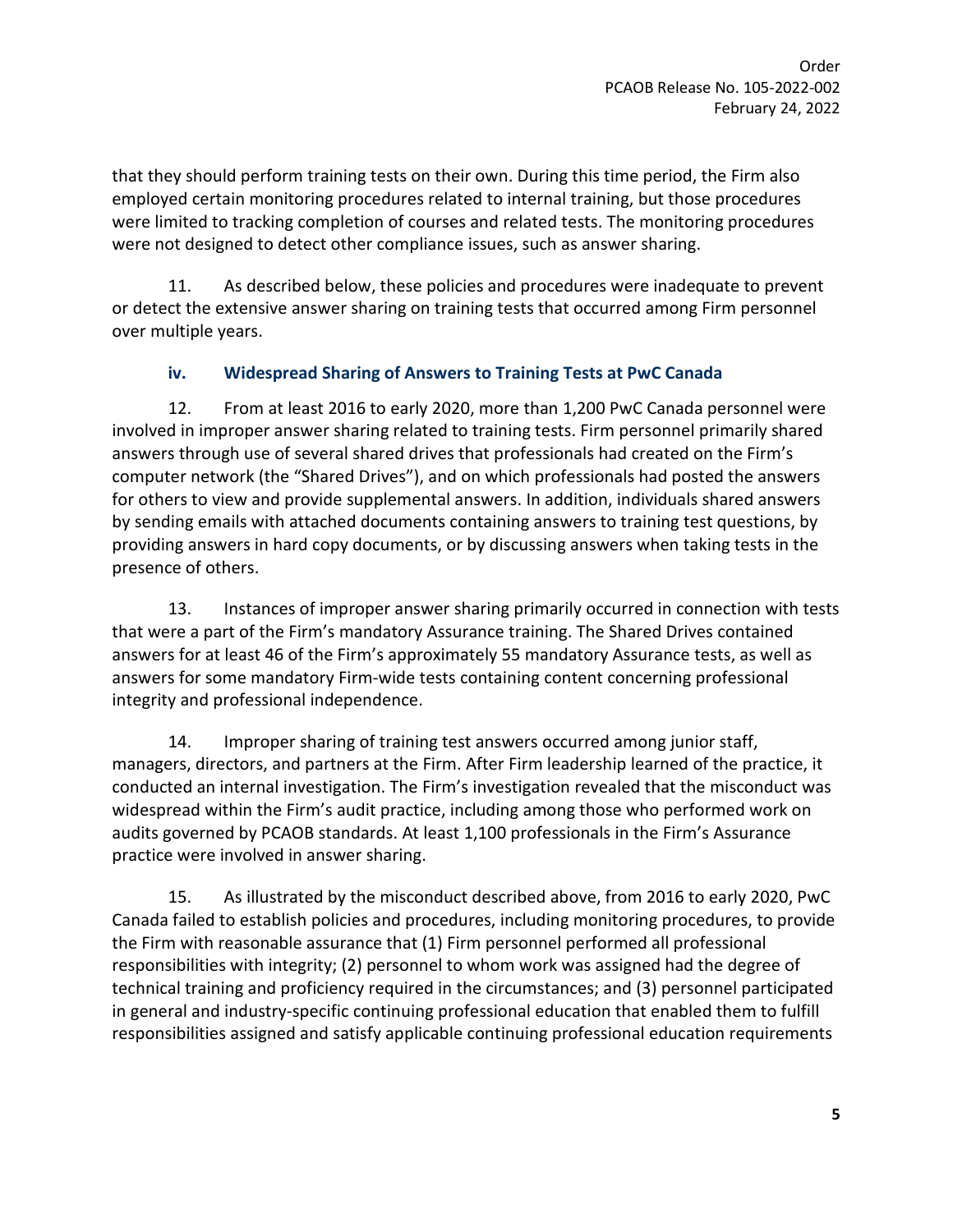of regulatory agencies. Accordingly, the Firm violated PCAOB quality control policies related to integrity and personnel management.<sup>[10](#page-5-0)</sup>

IV.

In view of the foregoing, and to protect the interests of investors and further the public interest in the preparation of informative, accurate, and independent audit reports, the Board determines it appropriate to impose the sanctions agreed to in Respondent's Offer.

In ordering sanctions, the Board took into account the Firm's extraordinary cooperation in this matter.<sup>[11](#page-5-1)</sup> The Firm voluntarily self-reported the matter to PCAOB staff after learning about the misconduct. Additionally, the Firm promptly instituted remedial measures, including conducting periodic searches across certain Firm systems to identify improper answer sharing, and requiring personnel to re-take certain training and testing. Absent the Firm's extraordinary cooperation, the civil money penalty imposed would have been significantly larger, and the Board may have imposed additional sanctions.

Accordingly, it is hereby ORDERED that:

- A. Pursuant to Section 105(c)(4)(E) of the Act and PCAOB Rule 5300(a)(5), PricewaterhouseCoopers LLP is hereby censured;
- B. Pursuant to Section 105(c)(4)(D) of the Act and PCAOB Rule 5300(a)(4), the Board imposes a civil money penalty of \$750,000 on PricewaterhouseCoopers LLP. All funds collected by the Board as a result of the assessment of this civil money penalty will be used in accordance with Section 109(c)(2) of the Act. PricewaterhouseCoopers LLP shall pay this civil money penalty within ten days of the issuance of this Order by (1) wire transfer in accordance with instructions furnished by Board staff; or (2) United States Postal Service postal money order, certified check, bank cashier's check, or bank money order (a) made payable to the Public Company Accounting Oversight Board; (b) delivered to the Office of Finance, Public Company Accounting Oversight Board, 1666 K Street, N.W., Washington, D.C. 20006; and (c) submitted under a cover letter which identifies PricewaterhouseCoopers LLP as the Respondent in these proceedings, sets forth the title and PCAOB Release Number of these proceedings, and states that payment is made pursuant to this Order, a copy of which cover letter and money order or check shall be sent to Office of the Secretary, Attention: Phoebe W.

<span id="page-5-0"></span><sup>10</sup> *See* QC § 20.09, .13.b-.c, .20; QC § 30.02; and QC § 40.02.b-.c.

<span id="page-5-1"></span><sup>11</sup> *See Policy Statement Regarding Credit for Extraordinary Cooperation in Connection with Board Investigations,* PCAOB Rel. No. 2013-003 (Apr. 24, 2013).